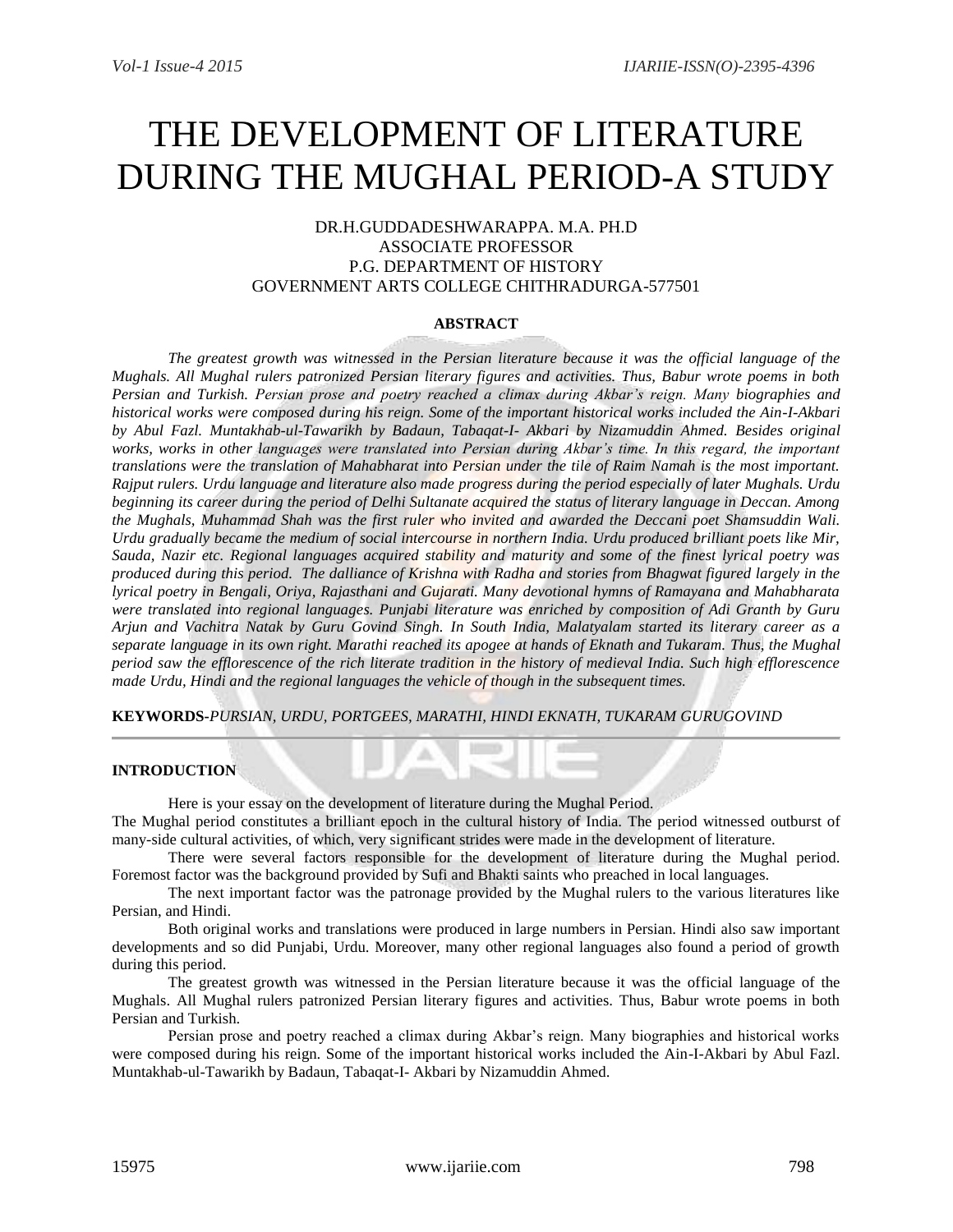Besides original works, works in other languages were translated into Persian during Akbar's time. In this regard, the important translations were the translation of Mahabharat into Persian under the tile of Raim Namah is the most important.

Similarly, Ramayana was translated by Baduni. Faizi translated Panchatnnrr.i, UJavraii, NaldamyanCi, wftrfe Badauni translated Simhasana Batisi and Ibrahim Sirhindi did the translation of Atharvaveda.

Abul Fazl, a great scholar and stylist, was the leading historian and set a style of prose-writing. The leading Persian poets during Akbar's reign were Faizi, Urfi and Naziri.

During the reign of Jahangir, was composed works as Tuzuki-i-Jahangiri, Iqbal Nama-i-Jahangir. During Shah Jahan's reign, works o f history like Padshahnama, Turkish-i-Shah Jahani and Shah Jahan Namah were composed. Waqyat-i-Alamgiri, Khulasat- ul-Tawarikh, Muntakhah-ul-Lubab, Nushkha-i- Dilkhusa etc were works that were composed during the reign of Aurangzeb.

As far Sanskrit, although not much significant and original work was done during the period, the number of Sanskrit works produced during the period is quite impressive. Most of the works were produced in South and east India under the patronage of local rulers. '

During the reign of Akbar, important Sanskrit works that were composed include the Shringar Darpan by Padma Sunder, Heer Shubhagyam by Deva Vimala. Moreover, Sanskrit-

Persian dictionary was composed under the title of "Parsi Prakash" during Akbar's reign.

In the reign of Shah Jahan Kavindra Acharya Saraswati and Jagatnath Pandit enjoyed royal patronage. Pandit Jagannath composed Ras- Gangadhar and Ganga Lahiri.

As far as Hindi literature is concerned, Akbar whole heartedly patronized it. The important Hindi poets associated with the Mughal court were Raja Birbal, Man Singh, Bhagwan Das, Narhari etc.

Among those contributing to Hindi poetry by individual efforts were – Nand Das, Vithal Das, Parmanand Das, Kumbhan Das. Tulsi Das and Surdas were two notable poets who got immortalized owing to their works in Hindi. Abdur Rahim Khan-i-Khana and Rash Khan were other notable Hindi poets.

During the reign of Shah Jahan, Sunder Kaviray wrote 'Under Shringar', Senapati composed 'Kavitt Ratnakari'. Several Hindi literatures were associated with provincial kingdoms. In this regard, mention may be made of Bihari, Keshavadas who were patronized by Rajput rulers.

Urdu language and literature also made progress during the period especially of later Mughals. Urdu beginning its career during the period of Delhi Sultanate acquired the status of literary language in Deccan.

Among the Mughals, Muhammad Shah was the first ruler who invited and awarded the Deccani poet Shamsuddin Wali. Urdu gradually became the medium of social intercourse in northern India. Urdu produced brilliant poets like Mir, Sauda, Nazir etc.

Regional languages acquired stability and maturity and some of the finest lyrical poetry was produced during this period.

The dalliance of Krishna with Radha and stories from Bhagwat figured largely in the lyrical poetry in Bengali, Oriya, Rajasthani and Gujarati. Many devotional hymns of Ramayana and Mahabharata were translated into regional languages.

Punjabi literature was enriched by composition of Adi Granth by Guru Arjun and Vachitra Natak by Guru Govind Singh.

In South India, Malatyalam started its literary career as a separate language in its own right. Marathi reached its apogee at hands of Eknath and Tukaram.

Thus, the Mughal period saw the efflorescence of the rich literate tradition in the history of medieval India. Such high efflorescence made Urdu, Hindi and the regional languages the vehicle of though in the subsequent times.

re city of **Fatehpur Sikri** (City of Victory) in which extensive use was made of the low arches and bulbous domes that characterize the **Mughal style.** Built in 1571 the choice of the site of Sikri reflected Akbar's gratitude to a Muslim saint at Sikri for the birth of his son.

Courtiers soon followed suit and built homes surrounding the palace and mosque. The new city became the capital of the empire, but in 1585 it was abandoned.

Under Akbar, Persian artists directed an academy of local painters. The drawings, costumes, and ornamentation of illuminated manuscripts by the end of the 16th cent. illustrate the influence of Indian tastes and manners in the

bright coloring and detailed landscape backgrounds. **Mughal** 

#### **art and architecture,**

Mughal art and architecture, a characteristic Indo-Islamic-Persian style that flourished on the Indian subcontinent during the Mughal empire (1526–1857). This new style combined elements of Islamic art and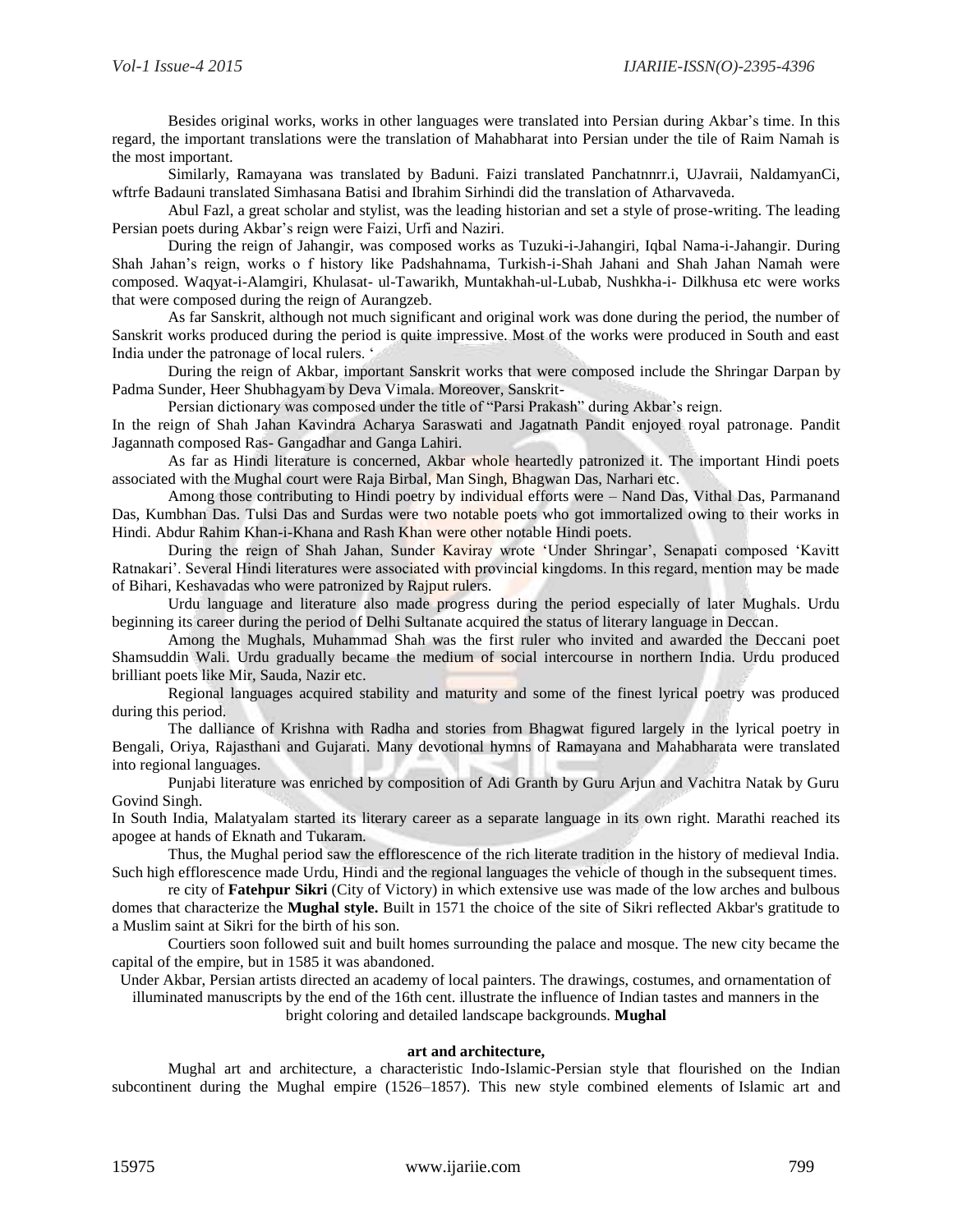architecture, which had been introduced to India during the Delhi Sultanate (1192–1398) and had produced great monuments such as the Qutb Minar, with features of Persian art and architecture.

Mughal monuments are found chiefly in N India, but there are also many remains in Pakistan. This article discusses these distinctive forms of art and architecture as they developed under a succession of Mughal emperors.

#### **Humayun**

The school of **Mughal painting** began in 1549 when Humayun(1530–56) invited two Persian painters to his court, then at Kabul. They came to direct the illustration of the **Amir Hamza,** a fantastic narrative of which some 1,400 large paintings were executed on cloth.

# **Achievements under Akbar**

In architecture the first great Mughal monument was the mausoleum to Humayun, erected during the reign of Akbar (1556–1605). The tomb, which was built in the 1560s, was designed by a Persian architect **Mirak Mirza Ghiyas**.

Set in a garden at Delhi, it has an intricate ground plan with central octagonal chambers, joined by an archway with an elegant facade and surmounted by cupolas, kiosks, and pinnacles. At the same time Akbar was building his fortress-palace in his capital, Agra. Native red sandstone was inlaid with white marble, and all the surfaces were ornately carved on the outside and sumptuously painted inside.

Akbar went on to build the enti

Modeling and perspective also began to be adapted from Western pictures. **Basawan, Lal**, and **Daswanth** were Akbar's most famous painters.

#### **Jahangir**

Jahangir (1605–27) favored paintings of events from his own life rather than illustrated fiction. He encouraged portraiture and scientific studies of birds, flowers, and animals, which were collected in albums. Mansur and Manohar were among his famous painters. Jahangir, who resided at Lahore, built less than his predecessors but effected the significant change from sandstone to marble.

## **Shah Jahan**

It was Shah Jahan (1628–58) who perfected Mughal architecture and erected at Agra its most noble and famous building, the tomb of his favorite wife, which is known as the **Taj Mahal.** 

A huge white marble building of simple, symmetrical plan, it is inlaid with colorful semiprecious materials and is set in an equally beautiful and symmetrical garden.

The Taj Mahal continues the tradition of Mughal garden tombs, of which Humayun's tomb was the first. Shah Jahan established (1638) Delhi as his capital and built there the famous Red Fort, which contained the imperial Mughal palace. Painting also flourished during Shah Jahan's reign. Portraiture was most highly developed at his sophisticated court, and ink drawings were of high quality.

## **Decline under Aurangzeb**

Under the orthodox Aurangzeb (1659–1707) the decline of the arts began, although his ornate Pearl Mosque (1662) at Delhi is worthy of mention. During his reign the Mughal academy was dispersed. Many artists then joined Rajput courts, where their influence on Hindu painting is clearly evident.

# **Shivaji (1627-1680):**

Shivaji was born at Shivner in 1627. His father was Shahji Bhonsle and mother Jija Bai. He inherited the jagir of Poona from his father in 1637. After the death of his guardian, Dadaji Kondadev in 1647, Shivaji assumed full charge of his jagir. Even before that he conquered Raigarh, Kondana and Torna from the ruler of Bijapur.

He captured Javli from a Maratha chief, Chanda Rao More. This made him the master of Mavala region. In 1657, he attacked the Bijapur kingdom and captured a number of hill forts in the Konkan region. The Sultan of Bijapur sent Afzal Khan against Shivaji. But Afzal Khan was murdered by Shivaji in 1659 in a daring manner.

Shivaji's military conquests made him a legendary figure in the Maratha region. Many came forward to join his army. The Mughal emperor Aurangazeb was anxiously watching the rise of Maratha power under Shivaji.

He sent the Mughal governor of the Deccan, Shaista Khan against Shivaji. Shivaji suffered a defeat at the hands of the Mughal forces and lost Poona. But Shivaji once again made a bold attack on Shaista Khan's military camp at Poona in 1663, killed his son and wounded Khan.

This daring attack affected the prestige of Khan and he was recalled by Aurangazeb. In 1664, Shivaji attacked Surat, the chief port of the Mughals and plundered it.

This time Aurangazeb sent Raja Jai Singh of Amber to fight against Shivaji. He made elaborate preparations and succeeded in besieging the Purander fort where Shivaji lodged his family and treasure.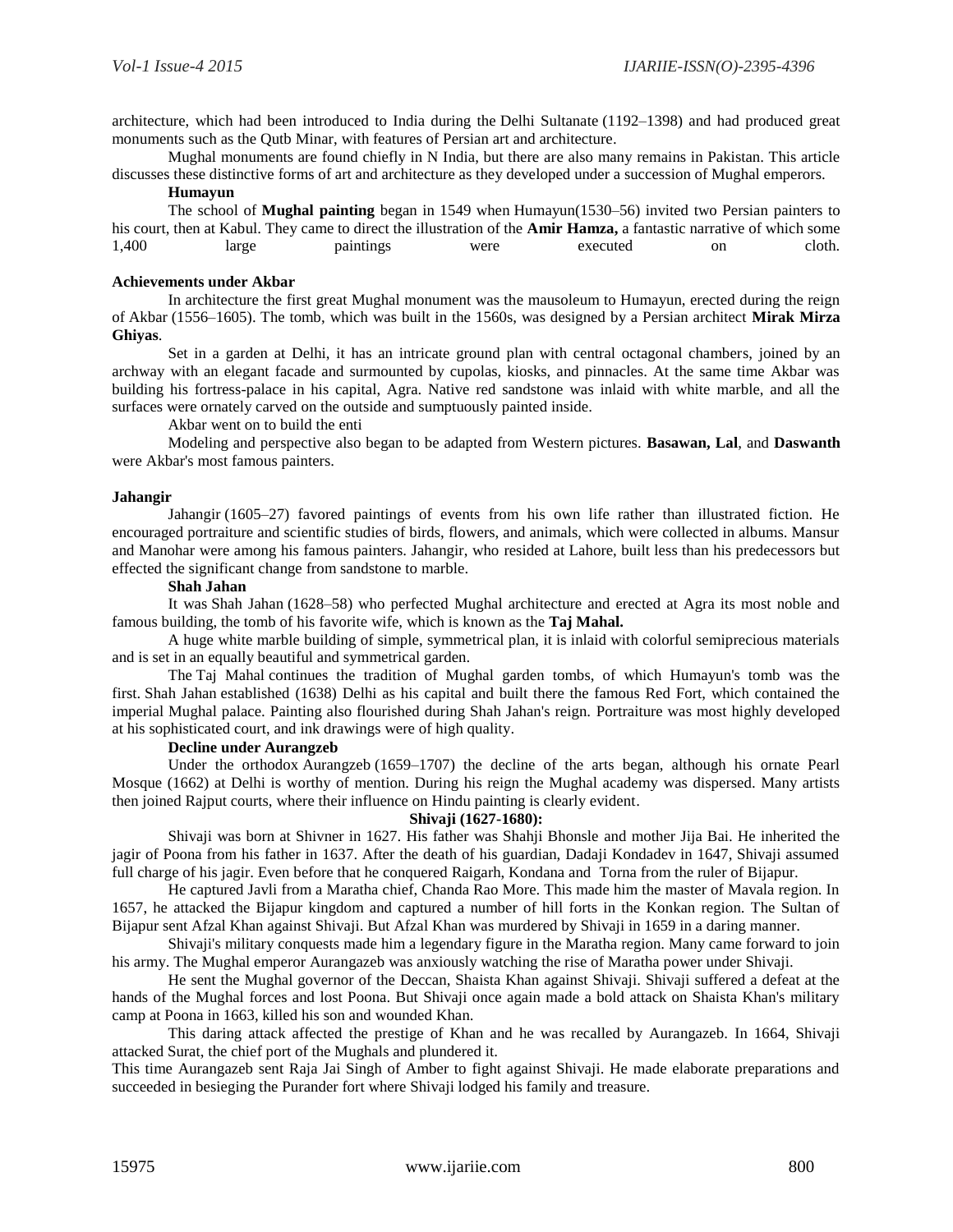Shivaji opened negotiations with Jai Singh and the Treaty of Purander was signed in 1665. According to the treaty, Shivaji had to surrender 23 forts to the Mughals out of 35 forts held by him.

The remaining 12 forts were to be left to Shivaji on condition of service and loyalty to Mughal empire. On the other hand, the Mughals recognized the right of Shivaji to hold certain parts of the Bijapur kingdom. As Shivaji asked to exempt him from personal service to the Mughals, his minor son Shambaji was granted a mansab of 5000.

Shivaji visited Agra in 1666 but he was imprisoned there. But, he managed to escape from prison and made military preparations for another four years. Then he renewed his wars against the Mughals. Surat was plundered by him for the second time in 1670.

He also captured all his lost territories by his conquests. In 1674 Shivaji crowned himself at Raigarh and assumed the title Chatrapathi. Then he led an expedition into the Carnatic region and captured Ginjee and Vellore. After his return from this expedition, Shivaji died in 1680.

## **6-Shivaji's Administration**

Shivaji was also a great administrator. He laid the foundations of a sound system of administration. The king was the pivot of the government. He was assisted by a council of ministers called Ashtapradhan. However, each minister was directly responsible to Shivaji.

Peshwa - Finance and general administration. Later he became the prime minister.

Sar-i-Naubat or Senapati - Military commander, a honorary post.

Amatya - Accountant General.

Waqenavis - Intelligence, posts and household affairs.

Sachiv - Correspondence.

Sumanta - Master of ceremonies.

Nyayadish - Justice.

Panditarao - Charities and religious administration.

Most of the administrative reforms of Shivaji were based on the practices of the Deccan sultanates. For example, Peshwa was the Persian title.

The revenue system of Shivaji was based on that of Malik Amber of Ahmadnagar. Lands were measured by using the measuring rod called kathi. Lands were also classified into three categories - paddy fields, garden lands and hilly tracks.

He reduced the powers of the existing deshmuks and kulkarnis. He appointed his own revenue officials called karkuns.

Chauth and sardeshmukhi were the taxes collected not in the Maratha kingdom but in the neighbouring territories of the Mughal empire or Deccan sultanates. Chauth was one fourth of the land revenue paid to the Marathas in order to avoid the Maratha raids. Sardeshmukhi was an additional levy of ten percent on those lands which the Marathas claimed hereditary rights.

Shivaji was a man of military genius and his army was well organized. The regular army consisted of about 30000 to 40000 cavalry supervised by havaildars.

They were given fixed salaries. There were two divisions in the Maratha cavalry - 1. bargirs, equipped and paid by the state; and 2. silahdars, maintained by the nobles. In the infantry, the Mavli foot soldiers played an important role. Shivaji also maintained a navy.

The forts played an important role in the military operations of the Marathas. By the end of his reign, Shivaji had about 240 forts. Each fort was put under the charge of three officers of equal rank as a precaution against treachery.

Shivaji was really a constructive genius and nation-builder. His rise from jagirdar to Chatrapathi was spectacular. He unified the Marathas and remained a great enemy of the Mughal empire. He was a daring soldier and a brilliant administrator.

## **The Rise of the Maratha Power under the first three Peshwas**

**Shahu**, son of Shambhuji who was imprisoned by **Aurangzeb** in 1689, was released by **Prince Azam Shah** in 1707, with the purpose of dividing the Marathas. Shahu claimed to be the King of the Marathas.

**Tara Bai**, widow of **Raja Ram**, opposed him as regent of his son **Shivaji II** and claimed that his son was the rightful claimant to the throne of the Marathas. Shahu, finally succeeded in the contest against her and became the **Chhatrapati** of the Marathas.

Shahu was neither a capable administrator nor a good commander but he had the capacity to choose capable subordinates and command their loyalty. His Peshwas were chosen by him and his first three Peshwas achieved all that which he himself could not achieve.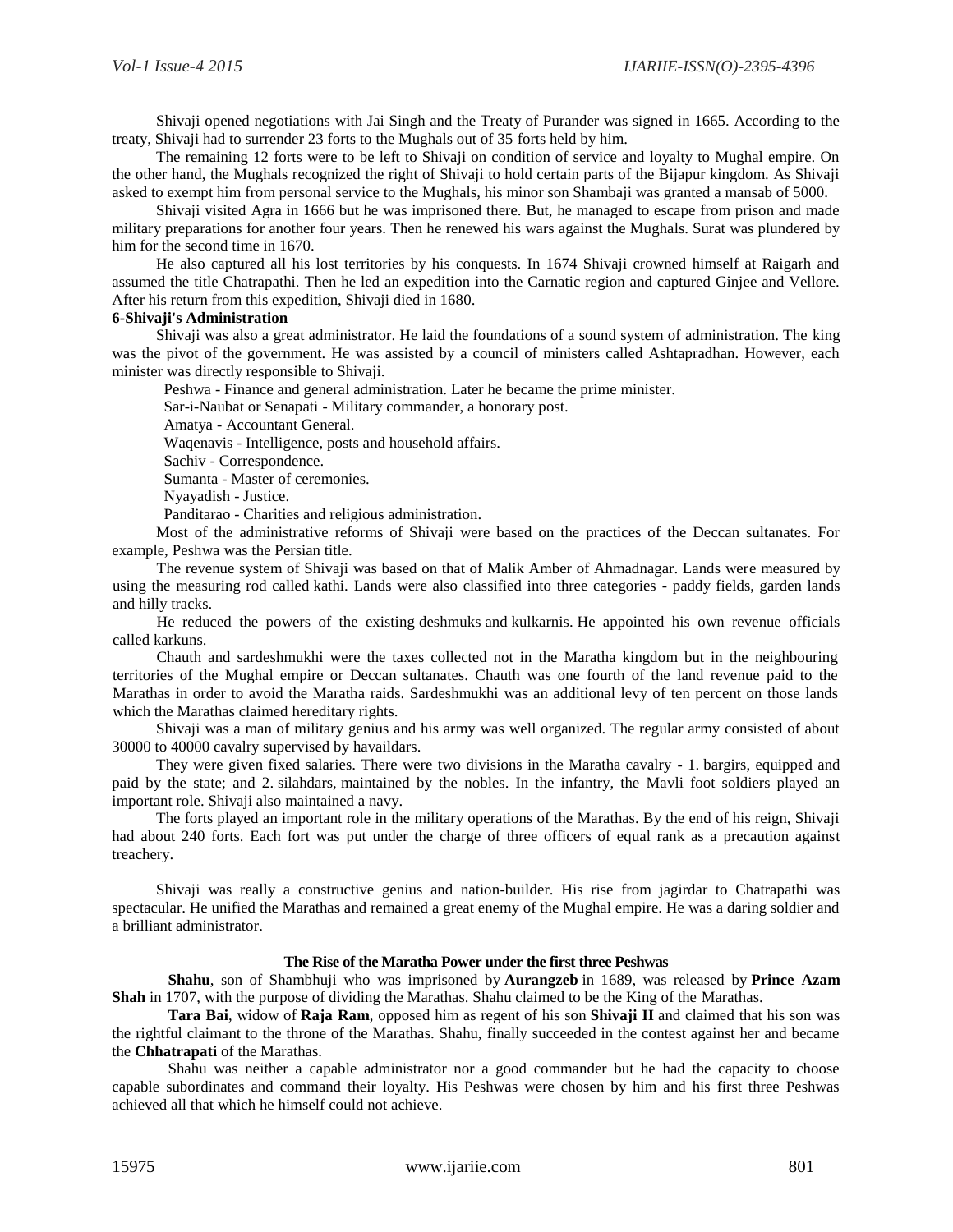The Marathas reached the zenith of their power during the rule of Shahu and the credit of it goes entirely to his Peshwas. All the three Peshwas of Shahu **Balaji Vishwanath,** 

**Baji Rao and Balaji Baji Rao** – were competent. They made the Marathas the strongest power in India and themselves the most powerful persons among the Marathas so much so that after the death of Shahu the Peshwas eclipsed the Chhatrapati and assumed all powers of the state to themselves.

## **Factors that led to the rise of the Peshwas**

Several factors led to the rise of the Peshwas. While Chhatrapati Shahu was an ease-loving person, Tari Bai was selfish and narrow-minded. None of them was able to provide peace and security to Maharashtra.

The **Asht-Pradhan**, created by Shivaji too had become ineffective in administration. In these circumstances, the Maratha nobles were contending among themselves for power. The Peshwas of Shahu, found solutions to these problems by their capabilities.

They rose to be good diplomats and commanders. They provided the Marathas an ideal – ideal of extending their power and influence towards the North. They rose above all other Maratha chiefs by sheer merit and they also led them to become the foremost power in India.

## **Peshwa Balaji Vishwanath**

The first Peshwa of Shahu was Balaji Vishwanath (1713-20 A.D.). He was the **Sar Subahdar** of Poona and Daulatabad when Shahu entered Maharashtra after his release from imprisonment of the Mughals.

He sided with Shahu and also brought **Dhanaji Jadav**, the commander-in-chief of Tara Bai, to the rise of Shahu which helped him in capturing the throne of Maharashtra. Vishwanath further helped Shahu in consolidating his power in Maharashtra.

Vishwanath was not a good commander and his attempt to improve the finances of the state also failed. But he was an astute diplomat.

He convinced most of the Maratha chiefs of the necessity of accepting Shahu as the Chhatrapati of the Marathas and, thus, brought them under his banner. The one creditable achievement of Vishwanath was signing of a **treaty between Shahu and the Mughals in 1719.** 

**Sayyad Hussain Ali** desired to befriend the Marathas with a view to dethroning the Mughal emperor Farrukhsiyar and, therefore, approached Shahu for this purpose. Vishwanath advised Shahu to accept the offer and a treaty was signed between Shahu, on the one hand, and the Mughal emperor on the other.

By this treaty, the Marathas received the right of collecting [Chauth and Sardeshmukhi](https://biilsk.ga/newsbeat/who-introduced-chauth-and-sardeshmukhi.php) from the six subas of the Deccan. In return, the Marathas went to Delhi with Sayyad Hussain Ali and helped Sayyad brothers in deposing emperor Farrukhsiyar from the throne.

The right of collecting **Chauth and Sardeshmukhi** from the six provinces of the Deccan provided the Marathas the opportunity to extend their power in the Deccan while their visit to Delhi made them clear the weakness of the Mughal empire which aroused their ambition to penetrate in the North. Thus, this treaty helped in the rise of the Marathas afterwards.

#### **[Peshwa Baji Rao](https://www.sansarlochan.in/en/baji-rao-1/)**

Vishwanath died in 1720 and Shahu chose his twenty year old-son Baji Rao as his Peshwa. Vishwanath had only consolidated power of Shahu in Maharashtra and prepared the background for the expainsion of the Maratha power. Baji Rao, within twenty years, made the Marathas the strongest power in India.

He proved himself an ambitious person and a successful commander. He achieved what Marathas even did not dream of at that time. In fact, he was primarily responsible for the rise of the Maratha power in India and therefore, has been ranked among the great Peshwas.

However, initially, Baji Rao had to face many difficulties. He had to face both internal and external enemies. He had several rivals at the court of Chhatrapati Shahu. Senapati **Trimbak Rao** was jelous of him.

He opposed and conspired against Baji Rao from the very beginning. He refused to share the jagir of Gujarat and Malwa with the Peshwa. However, Baji Rao finally defeated him and killed him at the [battle of](https://www.esamskriti.com/e/History/Indian-History/BAJIRAO-PESHWA-~-THE-EMPIRE-BUILDER-1.aspx)  [Dabhai](https://www.esamskriti.com/e/History/Indian-History/BAJIRAO-PESHWA-~-THE-EMPIRE-BUILDER-1.aspx) in April 1731.

Baji Rao faced opposition of **Pratinidhi Sripat Rao** on matters of state-policy. While Sripat Rao desired that the Marathas should concentrate their energy in the Deccan, Baji Rao pleaded that the Marathas should extent their power in North.

Baji Rao had realized the weakness of the Mughal empire and attempted to draw maximum advantages out of it.

He said "Let us strike at the trunk of the withering tree, the branches will fall themselves." Sripat Rao could be convinced of the righteousness of the policy of Baji Rao only after his repeated success against the **Nizam of Hyderabad**.